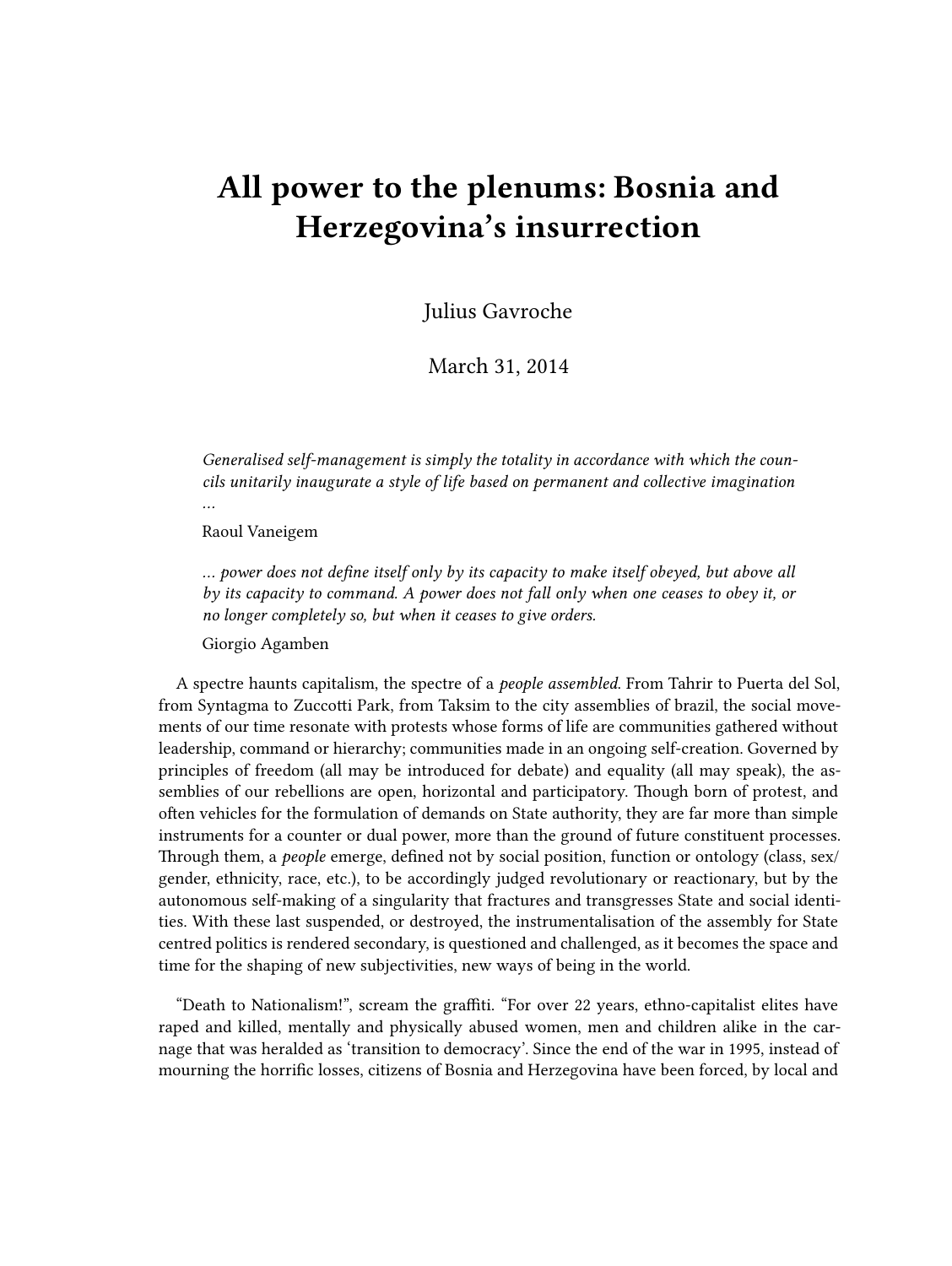international actors alike, to accept that they can only speak and act if they embrace the status of victims, off the backs and bodies of whom the ethnic elites can steal their riches." (Damir Arsenijevic) Political parties have been pushed aside: "behind this [movement] stand only hunger, humiliation, and the deprivation of all of our rights for all of these years." (Svetlana Nedivomi?, of the Sarajevo Plenum) "It's necessary to understand that nobody speaks in the name of everybody or others and that everybody has the right to speak but the Plenum votes for the message that everyone has a duty, out of ethical reasons, to pass on." "[T]here is one 'flag' of the protests and of Plenums, that of social justice." (Valentina Pellizzer, of the Sarajevo Plenum) "A plenum is a protest for the creation of possibilities", states a Tuzla activist.

Demands on state authorities have of course been made, born of bosnia and herzegovina's subjection to economic and social rape (privatisation, bankruptcy, the destruction of state social services, mass unemployment (over 40%), wage and pension reductions, growing and grotesque inequalities of wealth (85 of the country's richest oligarchs are collectively worth 9 billion dollars (WealthX), while GDP per capita, between 2009-13 was 4,556 dollars (World Bank)), enforced by ethno-centric, nepotistic and corrupt governments. On the 5th of February, some six hundred unemployed workers gathered before the government building of the canton of Tuzla, joined by employees of privatised companies recently declared bankrupt. Two demands are made immediately: the annulation of fraudulent privatisations and the resignation of the politicians responsible. The protest spreads to other cities (Zenica, Mostar, Sarajevo, Prijedor, Bijeljina) and small towns (Gornji Vakuf-Uskoplje and Srebrenica) and on the 7th of Februray, the government buildings of the cantons of Tuzla and Zenica, as well as the building of the presidency of Sarajevo, are put to the fire. The cantonal authorities of Tuzla resign and the first of the country's plenums makes its appearance, open to all and meeting each evening. And the example spreads, with solidarity protests in Serbia, Croatia and Montenegro.

From the Tuzla workers and plenum comes the first declaration of general demands, which will also re-appear in other plenums.

*Bosnia and Herzegovina: Workers and citizens' proclamation after the resignation of the government of Tuzla Canton*

## *7 February 2014*

*Today in Tuzla a new future is created! The government has submitted his resignation, which was the first demand of the demonstrators and thus creates conditions for further solving of the existing problems and the fulfillment of the rest of the workers' demands.*

*Accumulated anger and rage are causes of the violent behavior. The attitude of the authorities has led to the fact that the situation in Tuzla escalated. Now, in this new situation, we have to focus this anger and rage on building a productive and useful system of government.*

*We invite all citizens to support the implementation of these demands:*

*1. Maintaining public order in cooperation of citizens, police and the civil protection, to avoid any criminalization, politicization and manipulation of any protests.*

*2. Establishing a technical government, made ⁇up of professional, non-political party members, uncompromised people, who have not had a single mandate in any level of government, which would lead the Tuzla canton to the election of 2014. This Government*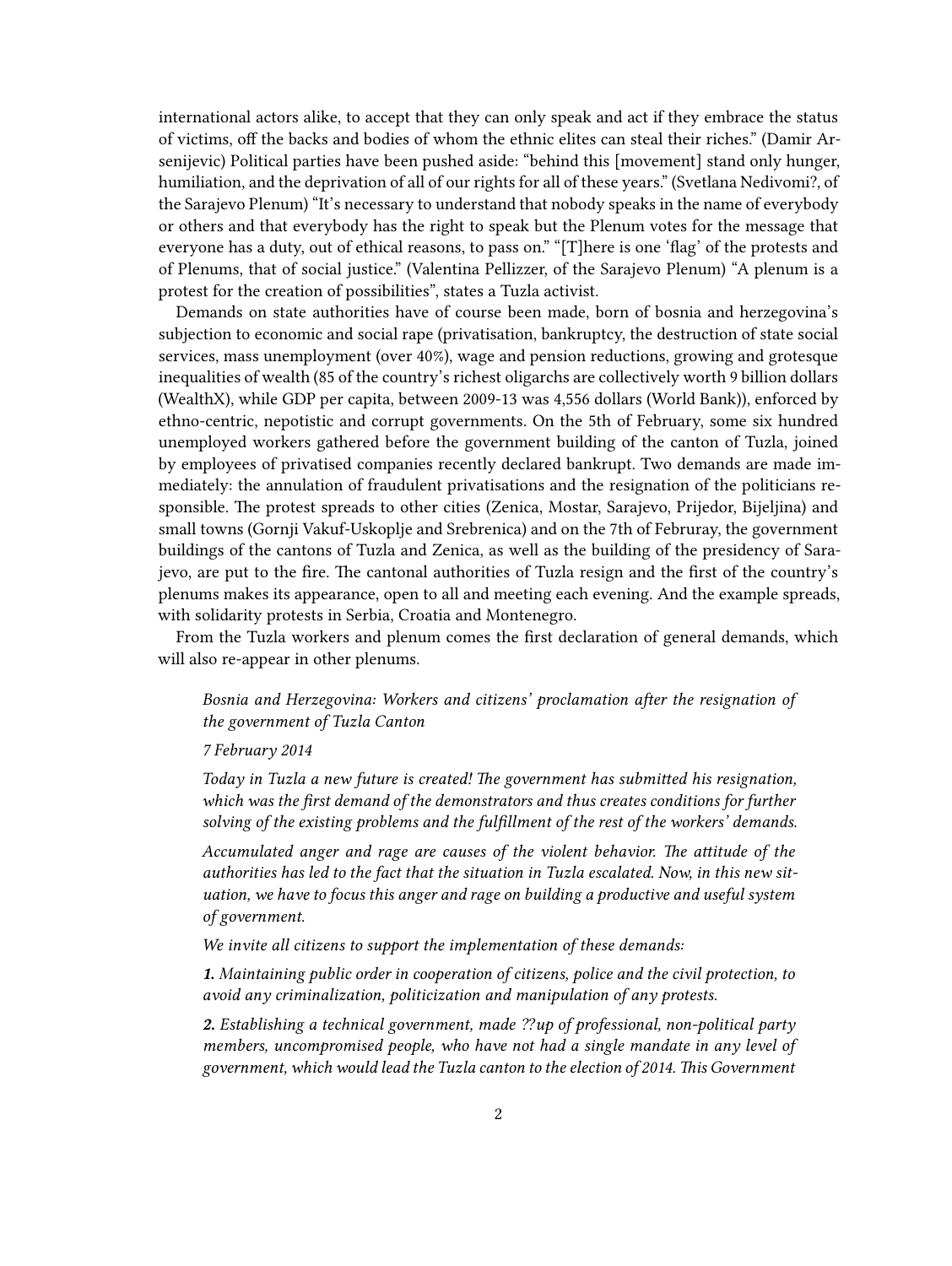*shall have the duty to submit weekly plans and reports on the activities and achieve the given objectives. Work of the Government will be monitored by all interested citizens.*

*3. Resolve, by emergency procedure, the questions of regularity of the privatization of the following companies: "Dita", "Polihem", "Poliolhem", "GUMARA" and "Konjuh", and:*

- *bind the length of service and ensure health care for the workers;*
- *prosecute the economic criminals and all the actors who participated in it;*
- *seize illegally acquired assets;*
- *annul the privatization contracts;*
- *do a revision of privatization;*
- *return the factories to the workers and place them under the control of public authorities in order to safeguard the public interest, and start production in those factories where possible.*

*5. Balancing the salaries of government representatives to the salaries of employees in the public and private sectors.*

*6. Cancellation of additional payments to the representatives of government, as personal income, on the basis of participation in commissions, committees and other bodies, as well as other unreasonable and unjustified compensations that workers in the public and private sectors don't have.*

*7. The abolition of wage to ministers and possibly other government officials, who are getting wage payments after the expiration or termination of their mandate.*

*This Proclamation is brought by the workers and citizens of Tuzla Canton, for the good of us all.*

From a "leftist" or "anti-capitalist" perspective, one might be tempted to criticize the limitations of the demands. But what is fundamental, first and foremost, is that they arise out the plenum. And though some may appear to be easy to address (the abolition of "golden parachutes" for ministers and government officials, for example), others are obviously not. Indeed, they are impossible without putting into question the very social relations that structure the State and Capital; and thus the opening up of possibilities. The evolution of the demands of the plenums are testimony to the evolving shape of the movement, something which can only continue as long as the plenums remain active and central to it.

Opponents to the movement already make themselves felt: state authorities, nationalist political parties and organizations, local mafia, clientelism, and the like. (Sarajevo's government this last week prohibited the use of the state public space that the city's plenum had been using and in Mostar, this last weekend, police broke up a demonstration against local state power). In these lines of tension and of flight, the movement remains mobile, capable of re-defining and re-directing itself.

The radicalness of the plenums, or the assemblies of other recent movements, lies in their very nature as gatherings of the free and equal. The worlds of those who participate in them of course are not worlds of freedom and equality. Yet it is precisely in this sense that the assembly *creates*,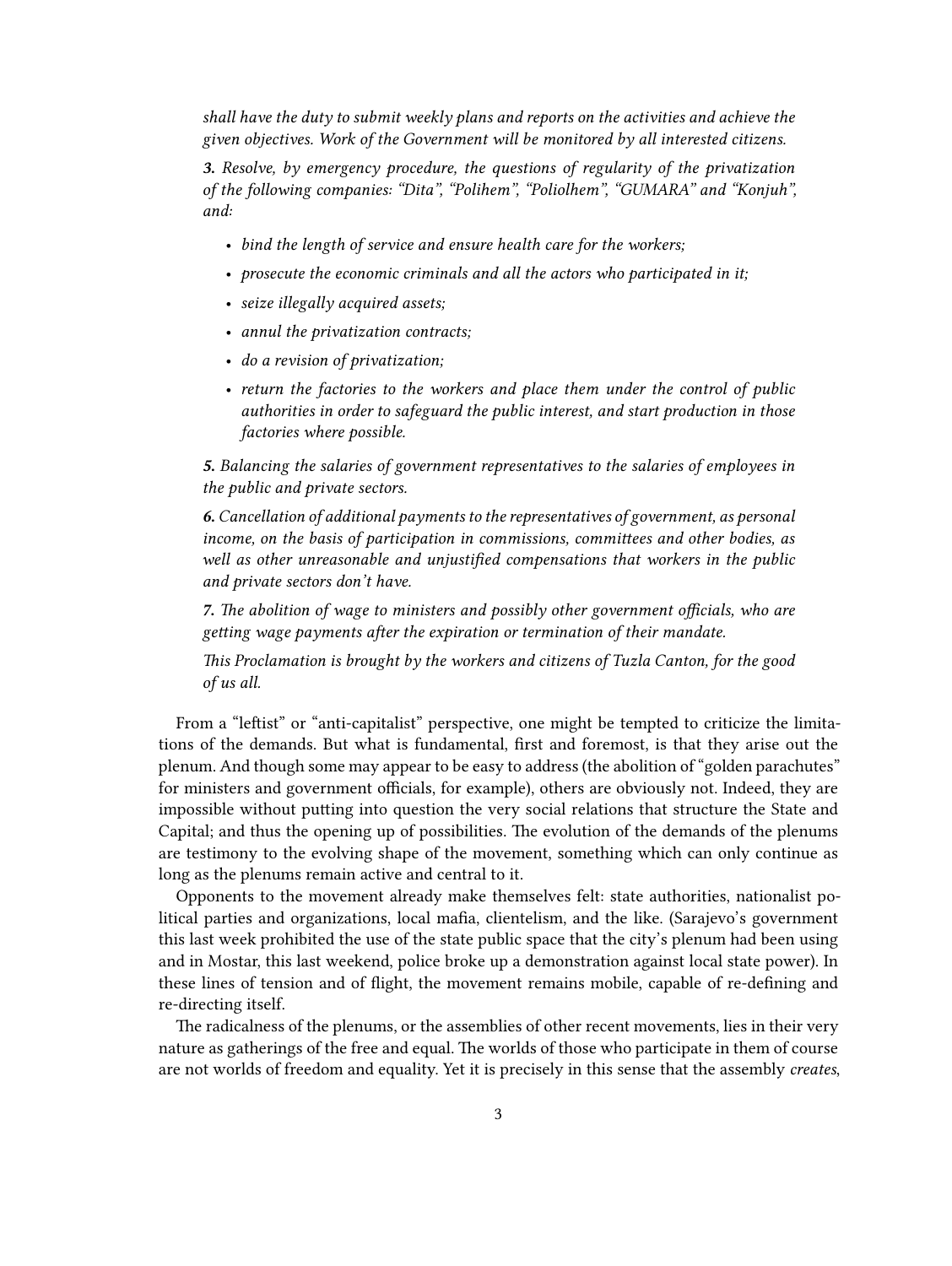*is*, *the people*. Those who participate, in participating, affirm no identity or role; they are rather united by that which escapes any function or social location. These are not the people united by any *nationality*, *sex/gender, class*, *race*, etc. (such are not *the people*, but a group defined by a particular community belonging, separate and in opposition to others). They become *the people* by stripping away any such identities and appearing in that most "universal" of forms: *openness to others*.

*The people … It is there, it is no longer there; it ignores the structures that could stabilize it. Presence and absence, if not confused, virtually change with each other. It is in this that it is redoubtable for the holders of power that do not recognize it: not allowing itself to be seized, being both the dissolution of social reality and the indocile obstinacy at reinventing the social in a sovereignty that the law cannot circumscribe, because it refuses everything while maintaining itself as its foundation.* (Maurice Blanchot, *La communauté inavouable,* 56)

The challenge is thus to keep the assemblies alive, to hold the compromising and murderous identities at bay; which is to say that State and any corresponding constituent process.

*I call the "State" … the system of constraints which precisely limit the possibility of what is possible. … The State is always the finitude of possibility, … the State organises and maintains, often by force, the distinction between what is possible and what is not.* (Alain Badiou, *L'hypothese communiste*, 191-2)

*In effect, in the last instance, the State can acknowledge any demand of identity – even … that of a state identity interior to itself. But that singularities constitute a community without identity claims, that men and women co-belong without a representable condition of belonging, constitutes what the State can in no way tolerate.* (Giorgio Agamben, *La communauté qui vient*, 88-9)

A movement of assemblies "challenges" social relations of domination, "contests" sovereignty. Beyond demands, it is a politics without a *decision* on the *exception* (Carl Schmitt), without any *foundation* or *justification* beyond itself. It calls not for the recognition and the assuming of *duties*; it rather invites and seduces to a form of life. And therefore we may speak of such a movement as a *destituent* politics, a politics of pure potentiality, that is, pure freedom.

In writing of the occupation of Tahrir Square in early 2011, Badiou described the occupation as a *commune*, both in reference to the Paris Commune of 1871 and to the meaning of *communism*, "the creation in common of a collective destiny". (Alain Badiou, *Le Monde* 18/02/2011) It is in this sense that one may speak, in our times, of both the *spectre* of communism and the spectre of *a people in assembly*.

n.b. If there is a weakness in the plenums of the bosnian movement, what others would consider a strength, is the adoption of the principle of decision making by simple majority, instead of consensus. The former threatens to introduce into the assemblies a principle of sovereign command, something that is radically inconsistent with the openness of the assemblies.